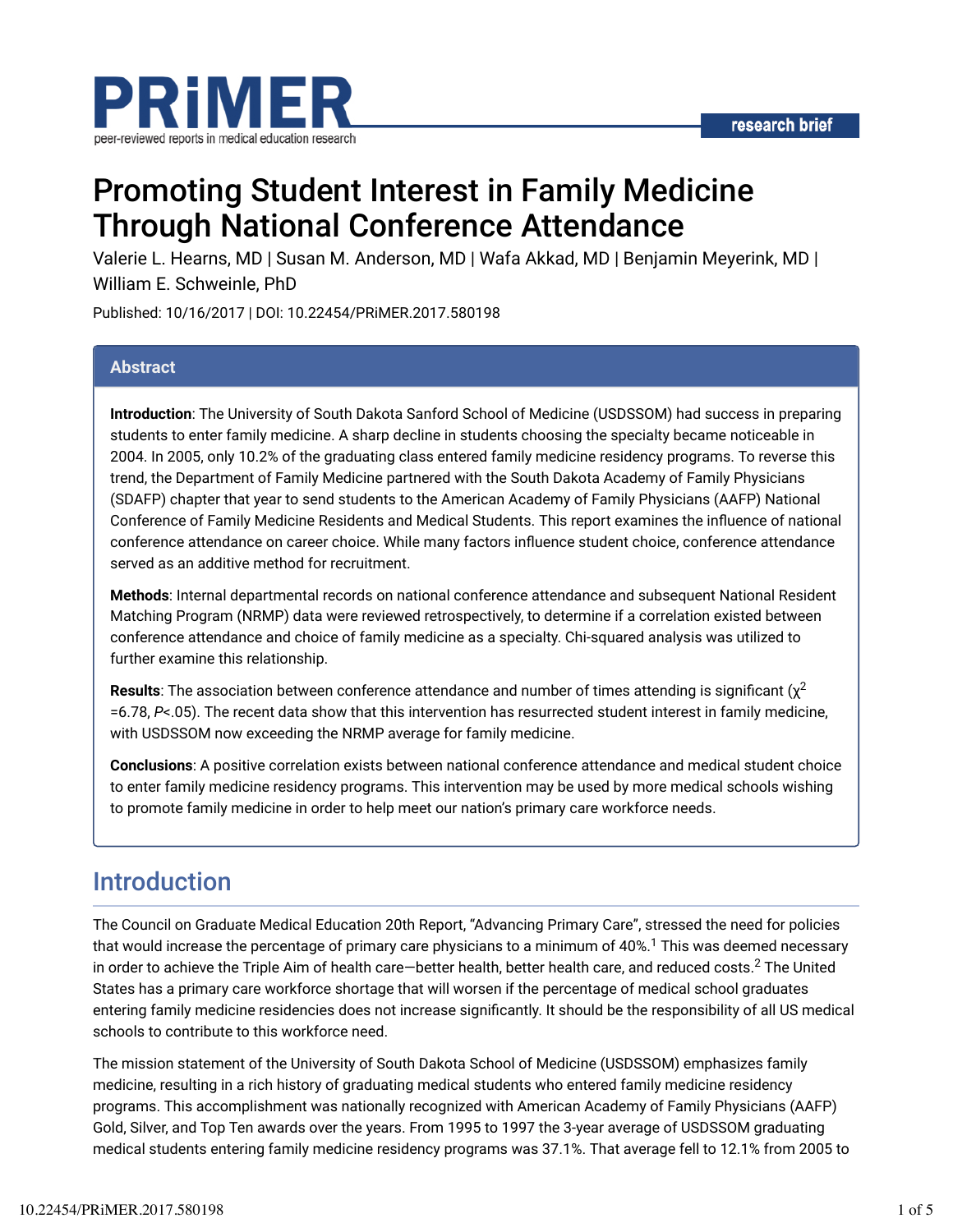2007. This decline was also experienced across North America. $^3$ 

In support of its mission statement, USDSSOM admission policies favor students who express an interest in family and rural medicine.<sup>4</sup> Other positive factors included an active and well-received family medicine interest group, required clerkships in family medicine which include rural experiences, and positive faculty role models within the department, medical school administration, and the community.<sup>1,4,5</sup>

It became apparent that something more needed to be done. In 2005, the decision was made to sponsor students to attend the AAFP National Conference of Family Medicine Residents and Medical Students. It was hoped that this additional intervention would increase students' interest in family medicine as a specialty and thus increase residency choice of family medicine.

After 10 years, an analysis was performed to look at outcomes. The inference is that national conference attendance increased the percentage of medical students entering family medicine residency programs. These methods and findings should be translatable to other medical schools that need to address this situation.

## Methods

Students were notified of this opportunity via email and posting of newsletters. A simple application was required and all students were given the opportunity to apply. Presumptive specialty choice did not influence selection of students to attend. This effort has been financially supported by the South Dakota Academy of Family Physicians (SDAFP) chapter and AAFP Foundation Family Medicine Leads Scholarships.

National Resident Matching Program results were reviewed to determine students' specialty choice following conference attendance. Additionally, data of graduates' residency specialty choice prior to the offering of this intervention were reviewed. This retrospective cohort study allowed the investigators to formulate ideas about possible associations and relationships. Regression analysis of the data was done to further estimate the strength of the relationship between conference attendance and specialty choice. An additional chi-squared analysis was estimated for the sample that included only students who attended one or two conferences. This project was approved by the University of South Dakota, Office of Human Subjects Protection IRB.

## **Results**

From 2005 through 2016, 89 sponsored students attended the AAFP National Conference of Family Medicine Residents and Medical Students. This represents 14.4% of all students enrolled in the MD program during that timeframe. On average, seven students attend each year, with a range of 3 to 12. Students were allowed to attend the conference more than once. Attending the conference multiple times resulted in more students choosing family medicine residency programs.

Figure 1 depicts USDSSOM NRMP results of students who attended the national conference one time. Multiple specialties are represented, with the majority of students matching in family medicine. Figure 2 depicts USDSSOM NRMP results of students who attended the national conference two or more times and shows an even greater percentage of this cohort matching in family medicine.

Of the 62 graduates who attended the national conference, 37 (60%) entered family medicine residency programs. During the timeframe of study, our average is 15.4%, compared to 8-9% nationally. $^6$ 

MS3 and MS4 students accounted for 80% of conference attendees. When asked to describe their national conference experience, attendees commented on the value of obtaining information about family medicine residency programs and the positive outlook regarding the future of family medicine.

Table 1 depicts the relationship between the number of national conferences attended and the proportion of students who attended one, two, or three conferences and entered a family medicine residency. There was a significant association between the number of conferences attended and the proportion of attendees who entered family medicine residencies ( $\chi^2$  = 6.78, P<.05). Because there were only five students in the sample who attended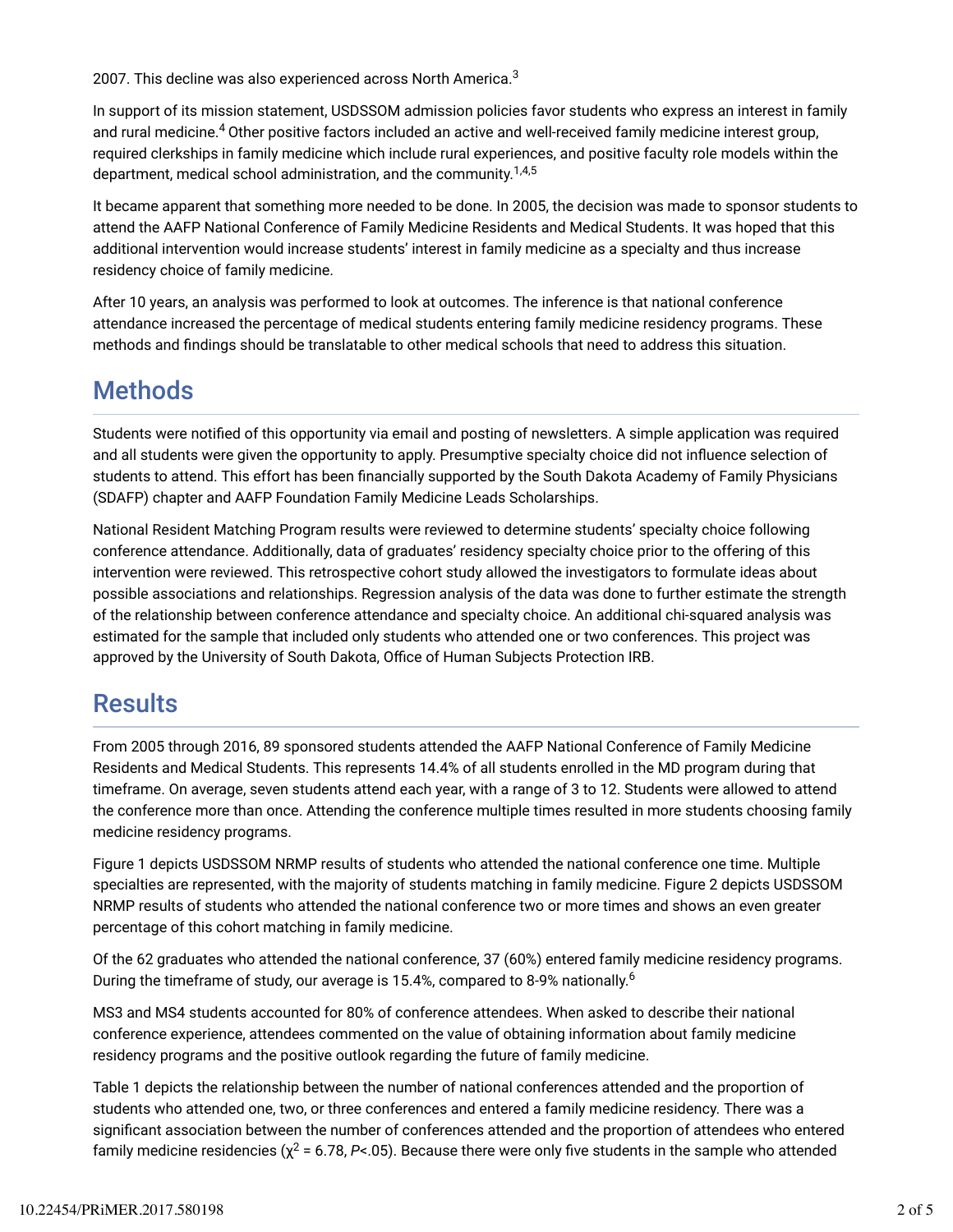three national conferences, this result may be unreliable. Therefore those five students were excluded from the Chisquared analysis. Results in the chi-squared analysis were similar and significant ( $\chi^2$  = 5.65, P<.05). Thus, it can be concluded that there is an association between the number of national conferences a student attends and the likelihood that that student will enter a family medicine residency.

## **Conclusion**

Sponsoring and encouraging medical student attendance at the AAFP National Conference positively influenced medical student choice to enter family medicine, especially among students who attended more than once. While many factors influence student specialty choice, the impact of this conference is significant. Students who attended testified to its effect on career planning.

This study is limited by lack of assessment of other factors known to influence specialty selection and of reasons students who attended chose other specialties. Future studies should explore these variables. USDSSOM will continue to question students who partake in this conference to further examine and justify its impact in recruitment. Additional time and study may further elucidate the impact of attending the national conference two or three times.

Studies continue to demonstrate the need for medical schools across the country to produce more family medicine graduates who will help meet the demands of our growing population. $^1$  With increasing burdens upon the health care system and a substantial shortage of family physicians, solutions to reverse this trend within undergraduate medical education are vital. In partnership with the SDAFP, USDSSOM will continue to support students attending the national conference, while maintaining admission policies and curricula that promote family medicine. The hope is that other medical schools could learn from this data and institute similar programs to improve family medicine recruitment to help meet our nation's primary care workforce needs.

## Tables and Figures

| of the thousand on the million of a training integration recordering |                |               |              |
|----------------------------------------------------------------------|----------------|---------------|--------------|
| No. of AAFP Conferences Attended                                     |                |               |              |
| Proportion in family medicine residencies<br>$(freq.)$               | 51%<br>(24/47) | 90%<br>(9/10) | 80%<br>(4/5) |

#### Table 1: Number of AAFP Conferences Attended Relative to Proportion of All Attendees Who Entered a Family Medicine Residency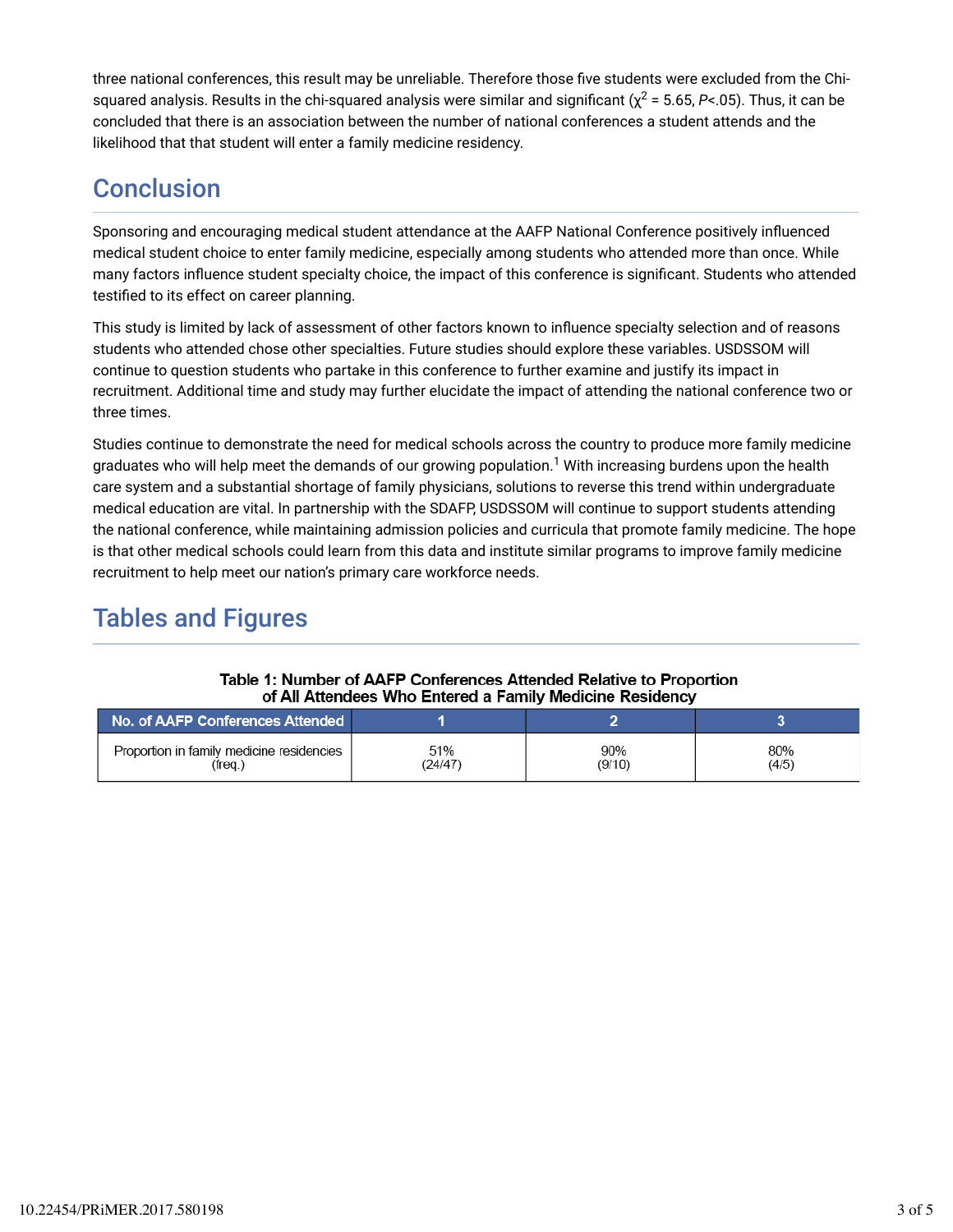

Figure 1: NRMP Results of One-Time National Conference Attendance

Figure 2: NRMP Results of National Conference Attendence Two or More Times



Acknowledgements